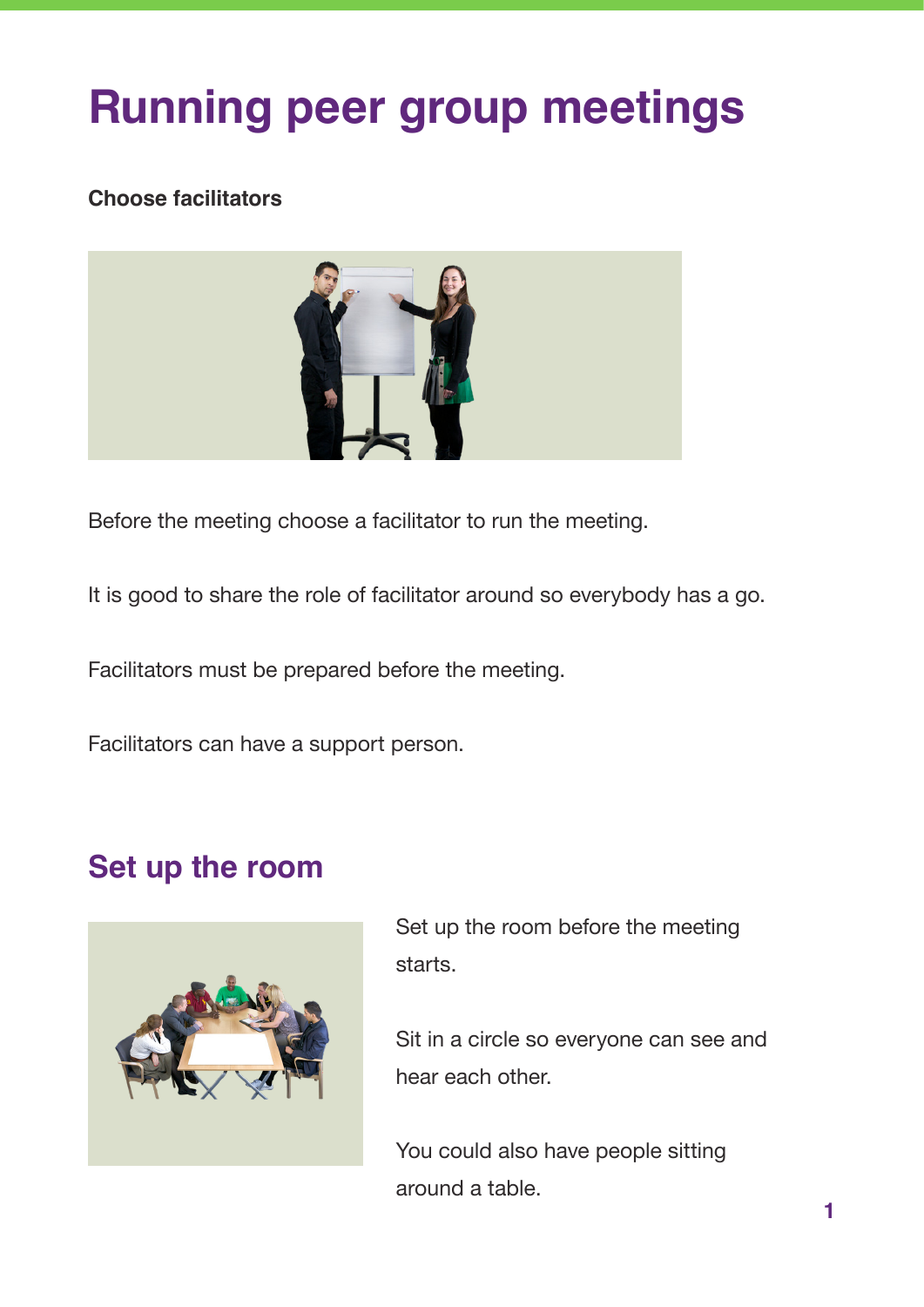# **Start of the meeting**



At the start of each meeting you should

- Welcome everyone to the meeting
- Do acknowledgement of country
- Tell people important things like where the toilets and exits are
- Go through the plan for the meeting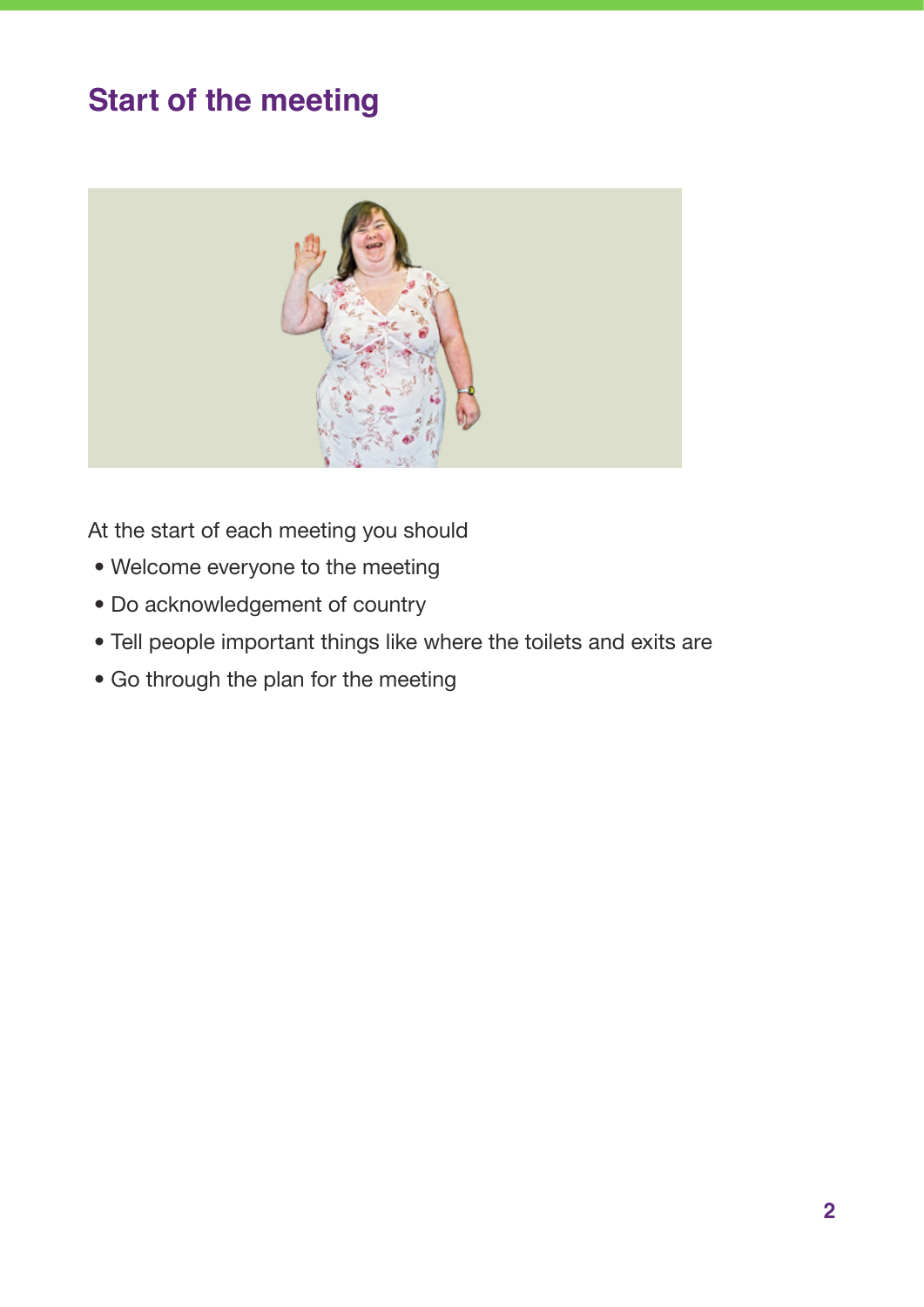## **Check in**



Ask everyone to introduce themselves and answer a check in question.

Check in questions help group members

- Get to know each other
- Feel welcome and important
- Feel listened to and respected

Example check in question

• What is something the group might not know about you?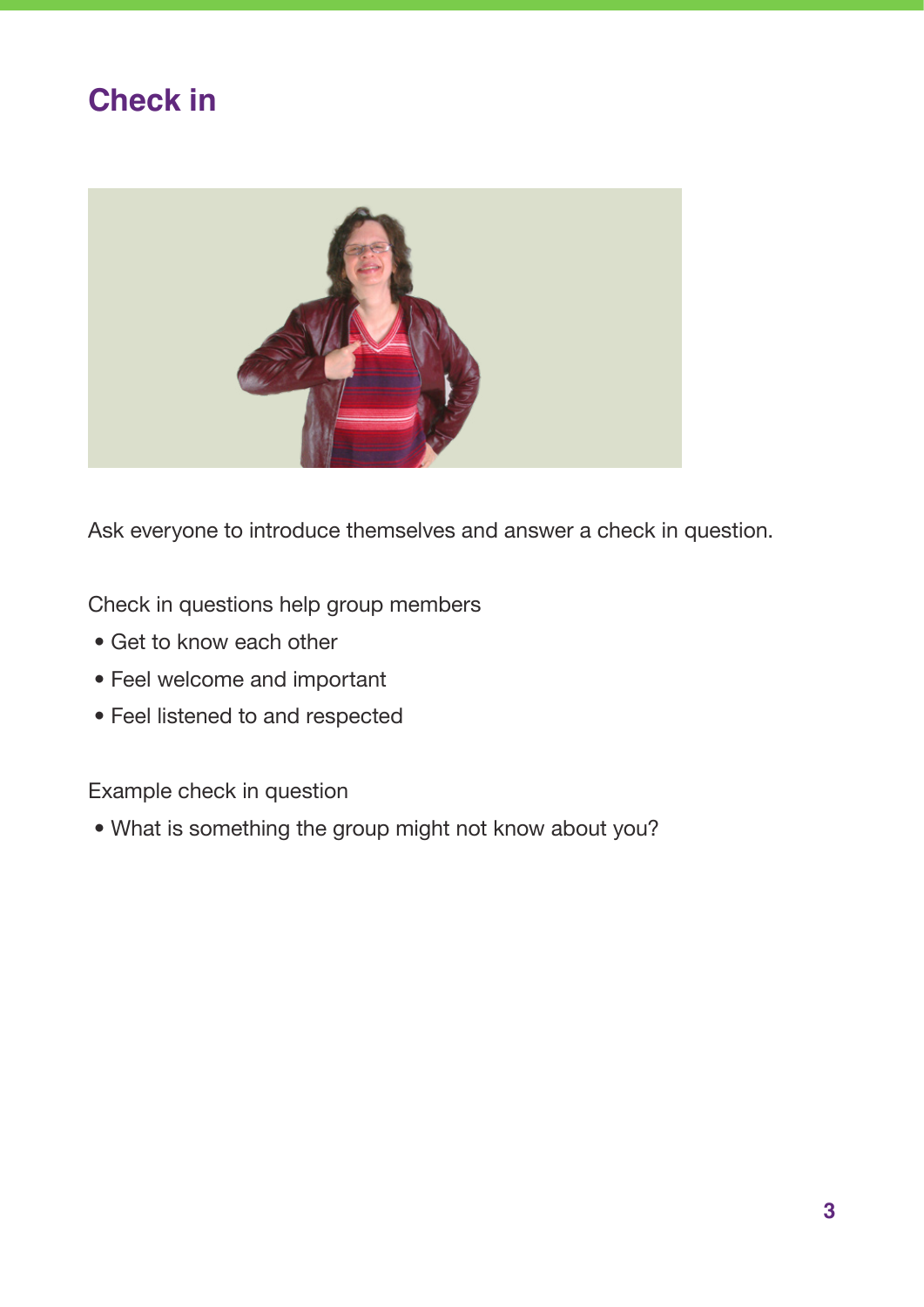## **Group rules**



Group rules help groups work together.

It is good to agree on group rules at the first meeting.

Make sure someone writes the rules down to share them with new members of the group.

Examples of group rules could be

- Only one person talking at a time
- Turn off mobile phones before meetings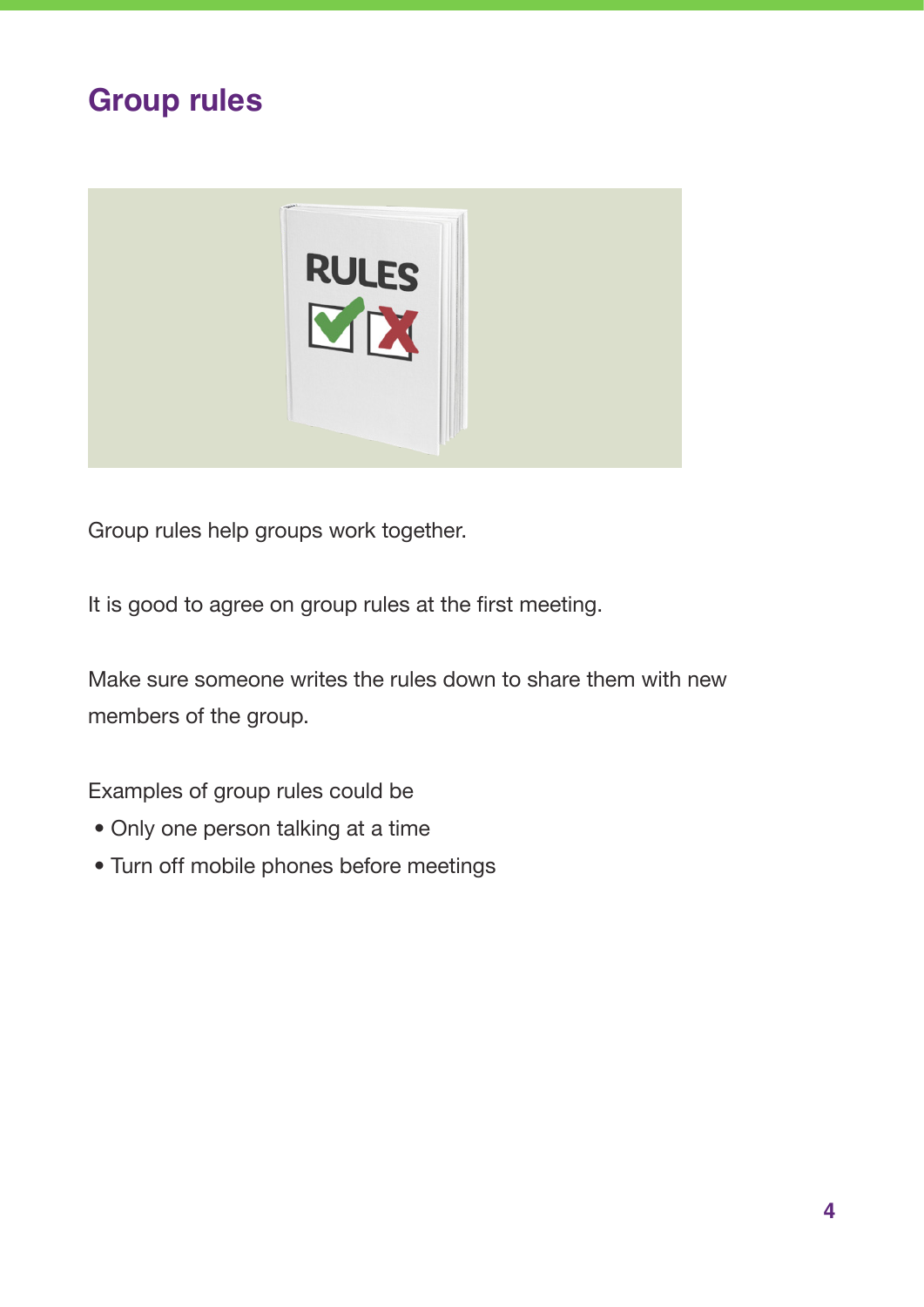# **The discussion**



The facilitator will help the group to discuss the topic.

Choose a topic people care about so they want to be involved.

Make sure everyone has an opportunity to have a say.

#### **Tips**

- Do not let your ideas take up the whole discussion
- Remember some people are not confident to speak up and might need help
- Give people time to think before they answer